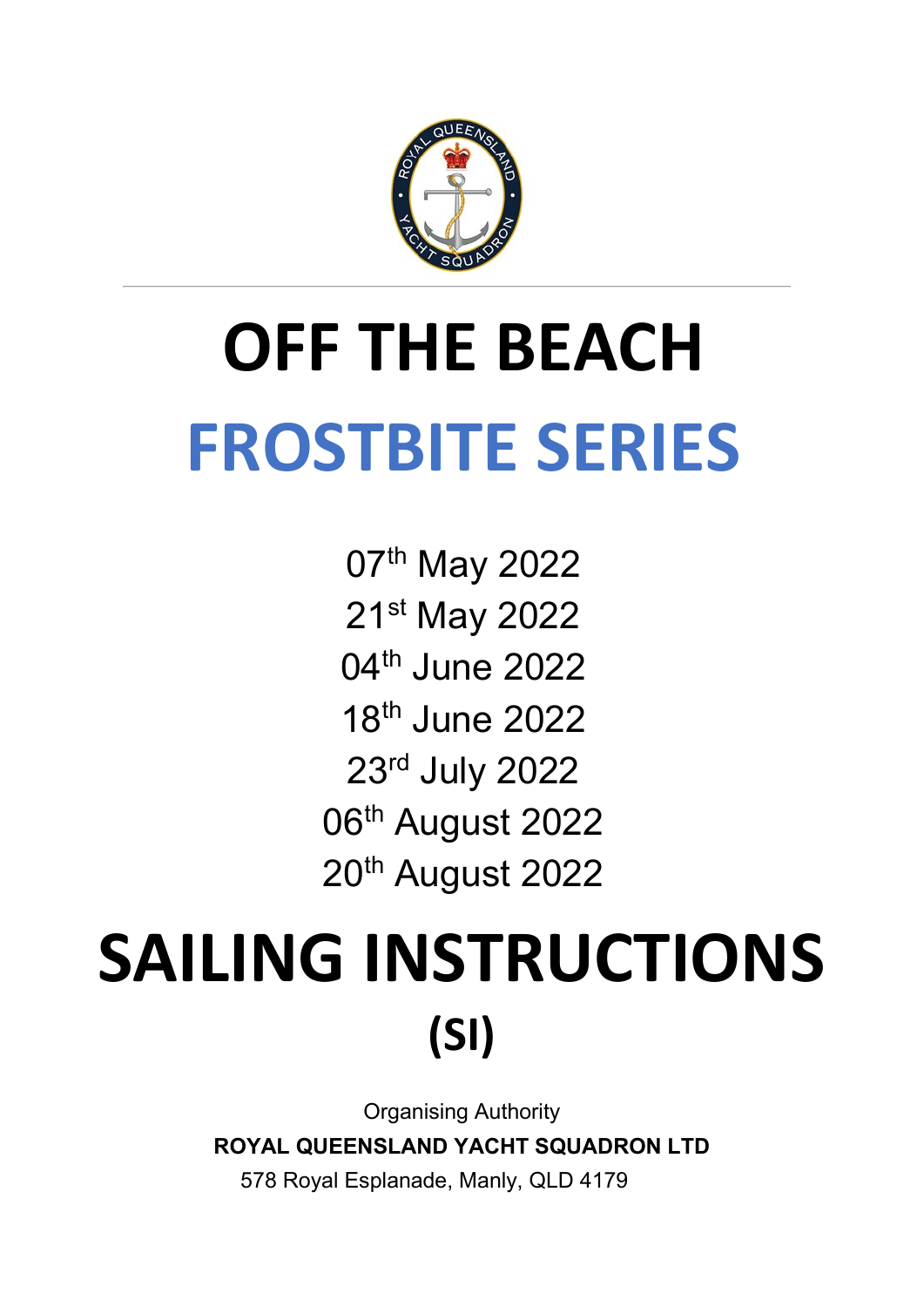*The notation '[NP]' in a rule of the sailing instructions (SIs) means that a boat may not protest another boat for breaking that rule. This changes RRS 60.1(a).* 

*The notation [DP] in a rule of the sailing instructions (SI's) means that a protest committee can award a penalty less than disqualification (including no penalty) at their discretion. This changes Rule 64.2*

#### **1. RULES**

- 1.1 The event is governed by the rules as defined in The Racing Rules of Sailing.
- 1.2 The prescriptions and special regulations of Australian Sailing (AS) Part 2 will apply [\(See](https://cdn.revolutionise.com.au/site/xa1nwvde4pplvtmv.pdf)  [Here\)](https://cdn.revolutionise.com.au/site/xa1nwvde4pplvtmv.pdf).
- 1.3 Etchells & VXOne shall comply with AS Special Regulations Part 1, Category 7 (See [Here\)](https://cdn.revolutionise.com.au/site/dcppqwtztjf34alt.pdf).
- 1.4 The applicable class rules will apply.
- 1.5 Appendix P may apply.
- 1.6 The RQYS Constitution, Club Participation Rules, House Rules and Codes of Conduct will apply.
- 1.7 Competitors must comply with Qld Government COVID-19 regulations.
- 1.8 Failure to SIGN ON shall result in that boat being penalised three (3) points for the first race of the session (but not worse than DNF). Failure to SIGN OFF shall result in that boat being penalised three (3) points for the last race of the session (but not worse than DNF). Penalties shall be applied without a hearing. This changes RRS 63.1 and A5.

#### **2. CHANGES TO SAILING INSTRUCTIONS**

2.1. Any change to the sailing instructions will be posted before 0900 on the day it will take effect, except that any change to the schedule of races will be posted by 2000 on the day before it will take effect.

#### **3. COMMUNICATIONS WITH COMPETITORS**

- 3.1. Notices to competitors will be posted on the official notice board located at <https://www.rqys.com.au/sailingnoticeboard/> .
- 3.2. The race office is located at The RQYS Sailing Office located adjacent to Rigging Lawn 2, telephone 3396 8666, email sailing@rgys.com.au.
- 3.3. [DP] While racing, except in an emergency, a boat shall not make voice or data transmissions and shall not receive voice or data communication that is not available to all boats.

#### **4. CODE OF CONDUCT**

- 4.1 [DP] Competitors and support persons shall comply with reasonable requests from race officials.
- 4.2 [DP] Competitors and support persons shall handle any equipment or place advertising provided by the organizing authority with care, seamanship, in accordance with any instructions for its use and without interfering with its functionality.

#### **5. SIGNALS MADE ASHORE**

- 5.1. Signals made ashore will be displayed at the official flag pole located at the top of the Eastern Gangway of the Bill Kirby Docks.
- 5.2. When flag AP is displayed ashore, '1 minute' is replaced with 'not less than 45 minutes' in Race Signals AP.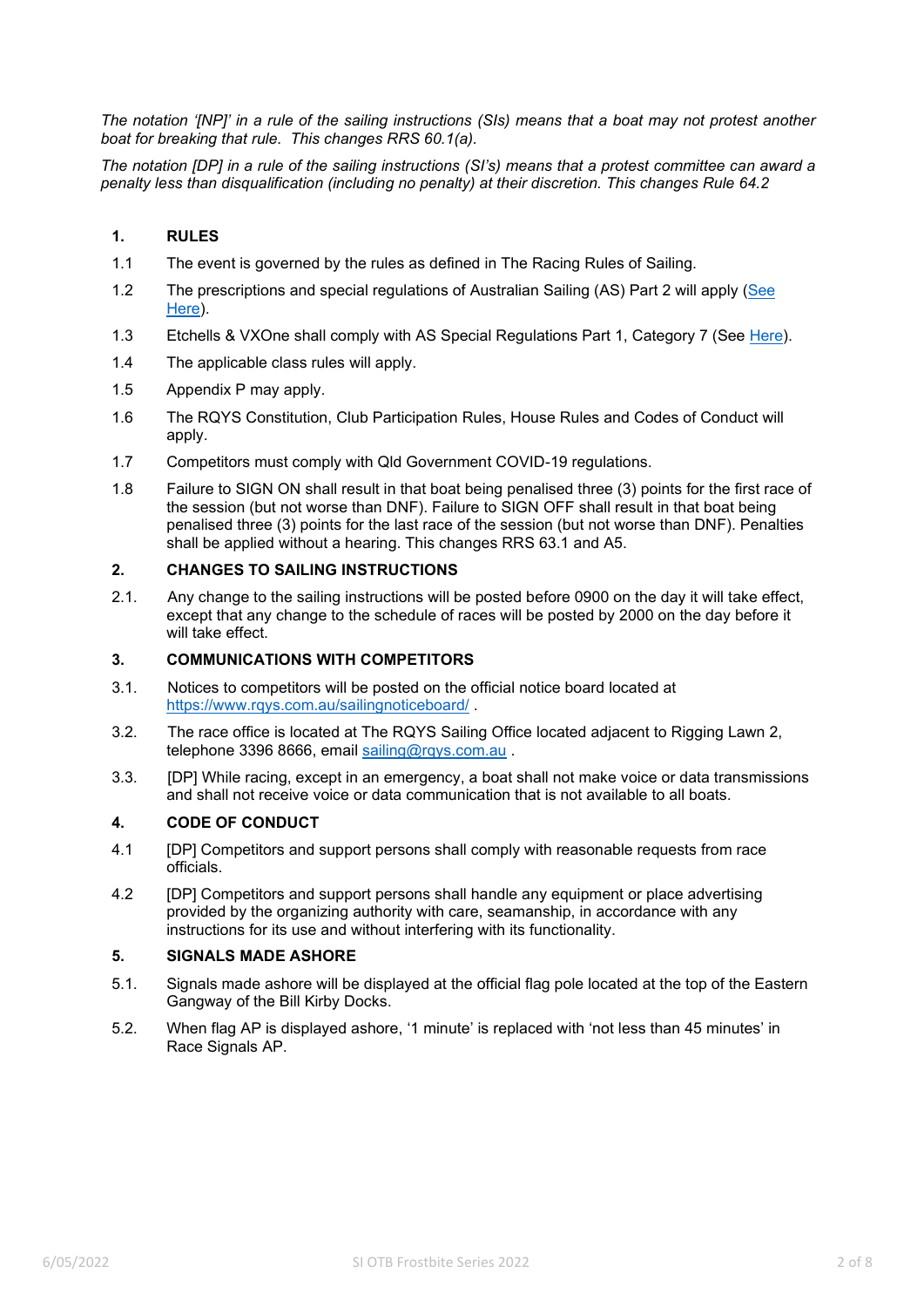### **6. SCHEDULE OF RACES**

6.1. Dates of Racing:

| Date                         | Event           | Time/First Warning  |
|------------------------------|-----------------|---------------------|
| 07 <sup>th</sup> May 2022    | Northern Course | Not Before 1300 hrs |
| 21 <sup>st</sup> May 2022    | Southern Course | Not Before 1330 hrs |
| $04th$ June 2022             |                 |                     |
| 18 <sup>th</sup> June 2022   |                 |                     |
| 23rd July 2022               |                 |                     |
| 06 <sup>th</sup> August 2022 |                 |                     |
| 20 <sup>th</sup> August 2022 |                 |                     |

- 6.2. There will be a maximum of two (2) races per day.
- 6.3. To alert boats that a race or sequence of races will begin soon, the orange starting line flag will be displayed with one sound at least five minutes before a warning signal is made.
- 6.4. No warning signal will be made after 1530hrs.

#### **7. CLASS FLAGS**

| <b>Fleet</b>                                | <b>Flag</b>                          |
|---------------------------------------------|--------------------------------------|
| <b>Etchells</b>                             | White with Blue Class Insignia       |
| Hobie 16                                    | Blue with Black Class Insignia       |
| <b>Mixed Catamarans</b>                     | Start with Hobie 16 Class            |
| VX One                                      | VX One Class Flag                    |
| 29er                                        | Red Insignia, White Background       |
| 49er                                        | Red Insignia, White Background       |
| Nacra 15                                    | Blue Insignia, White Background      |
| 12ft, 14ft, 16ft and 18ft Skiffs, and Moths | <b>Yellow Flag</b>                   |
| Laser Full Rig                              | White with Red Class Insignia        |
| Laser Radial                                | Green with Red Class Insignia        |
| Laser 4.7                                   | Yellow with Red Class Insignia       |
| Windsurfing (incl. Foilers)                 | White with Red Bic Techno Insignia   |
| Flying 11                                   | White with Blue Flying 11 Insignia   |
| <b>Optimist and Sabot</b>                   | White with Optimist Black Insignia   |
| <b>Mixed Northern Course</b>                | Code Flag E                          |
| <b>Mixed Southern Course</b>                | <b>Yellow Flag</b>                   |
| Finn                                        | White with Blue Insignia             |
| O'Pen Skiff                                 | Black Insignia, White Background     |
| OK Dinghy                                   | Blue Finn Insignia, White Background |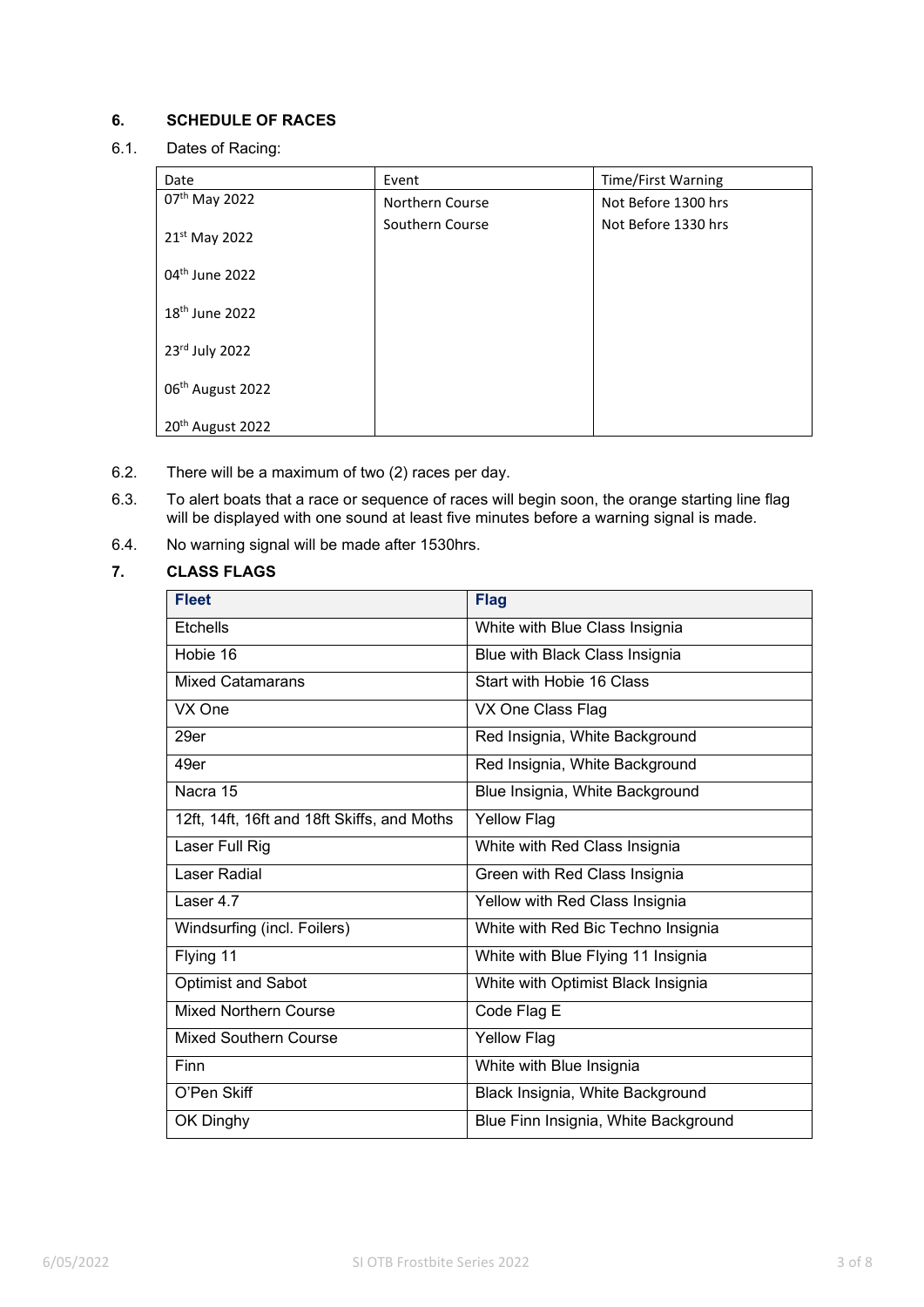#### **8. RACING AREA**

8.1 SI Attachment A displays the approximate race areas.

#### **9. COURSES**

- 9.1. The diagrams in SI Attachment B shows the courses, including the approximate angles between legs, the order in which marks are to be passed, and the side on which each mark is to be left.
- 9.2. No later than the warning signal, the race committee signal vessel will display the approximate compass bearing of the first leg.

#### **10. MARKS**

10.1. Marks are as described in SI Attachment B

#### **11. THE START**

- 11.1. Races will be started using RRS 26 with the warning signal made 5 minutes before the starting signal.
- 11.2. The starting line is between a staff displaying an orange flag on the signal vessel at the starboard end and the course side of the port-end starting mark.
- 11.3. Classes whose warning signal has not been made shall avoid the starting area during the starting sequence for other races.
- 11.4. A boat that does not start within 5 minutes after her starting signal will be scored Did Not Start without a hearing. This changes RRS A5.1 and A5.2.

#### **12. CHANGE OF THE NEXT LEG OF THE COURSE**

12.1. To change the next leg of the course, the race committee will lay a new mark (or move the finishing line) and remove the original mark as soon as practicable. When in a subsequent change a new mark is replaced, it will be replaced by an original mark.

#### **13. THE FINISH**

- 13.1. The finishing line is between a staff displaying a blue flag on the finishing vessel and the course side of the finishing mark.
- 13.2. Attention is drawn to mark 4p needing to be observed before finishing (See SI Attachment B).

#### **14. PENALTY SYSTEM**

- 14.1. For the foilers, skiff and multihull, RRS 44.1 is changed so that the Two-Turn Penalty is replaced by a One-Turn Penalty.
- 14.2. A boat which Does Not Compete (DNC) in a race shall be scored the number competitors within the fleet at the starting area, plus an additional three (3) points. This changes RRS A10.

#### **15. TIME LIMITS [AND TARGET TIMES]**

- 15.1. The time limit for the first boat in each class will be 60 minutes.
- 15.2. The Target Times are as follows:

| <b>Class</b>                                 | <b>Target Time</b> |
|----------------------------------------------|--------------------|
| <b>Windsurfing Foilers</b>                   | 15 minutes         |
| Windsurfing (excl. Foilers)                  | 25 minutes         |
| Optimist, Sabot, O'pen Skiff, Mixed Southern | 30 minutes         |
| Course                                       |                    |
| All Laser, Flying 11, 125, OK Dinghy, Finn,  | 40 minutes         |
| Etchells, 9ers, Nacra15, Hobie 16, Mixed     |                    |
| Northern Course                              |                    |
|                                              |                    |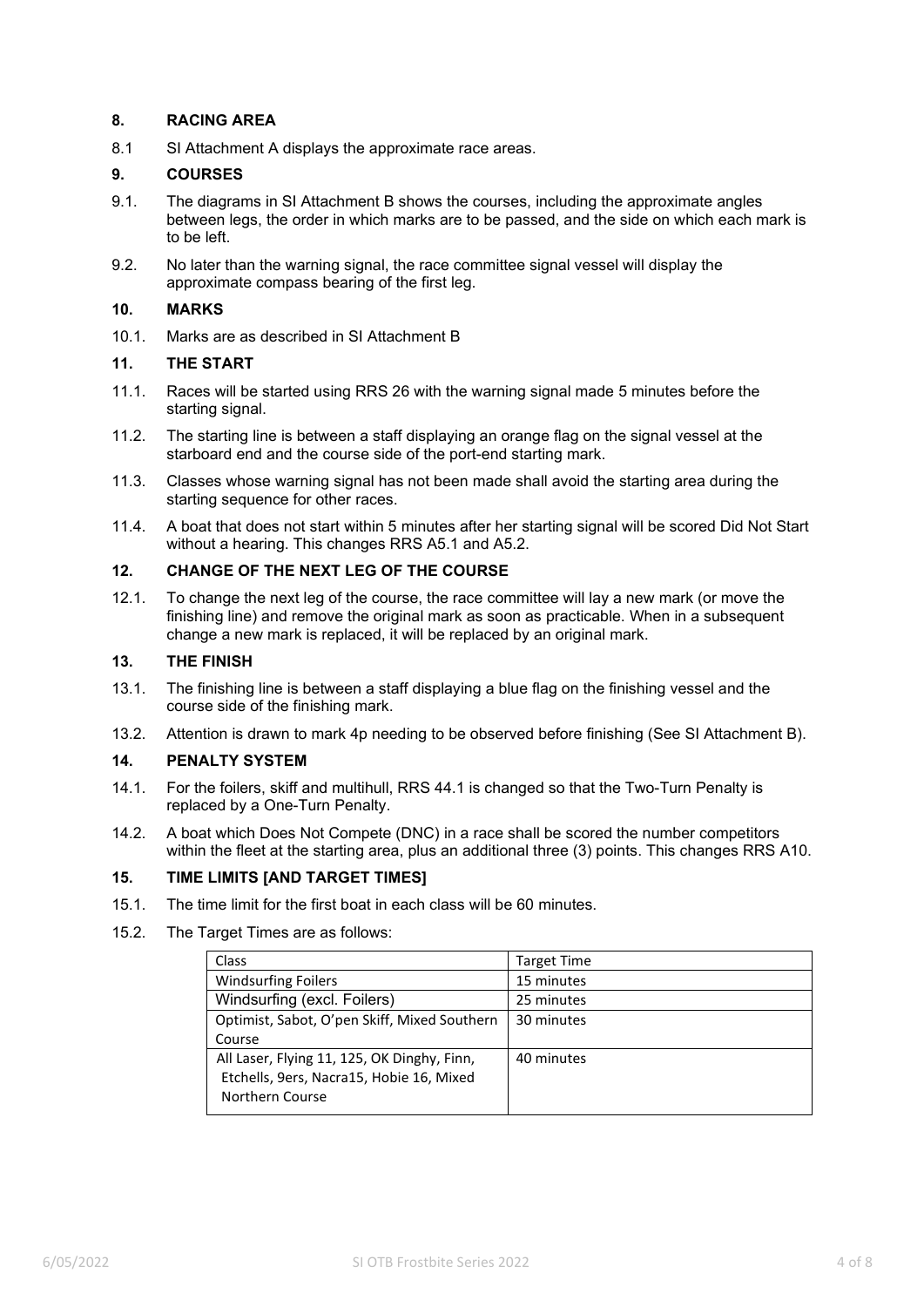- 15.3. With the exception of the Optimist and Flying 11 classes, boats failing to finish within 15 minutes after the first boat sails the course and finishes shall be scored Did Not Finish (DNF) without a hearing. This changes RRS 35, A4 and A5.
- 15.4. Optimist and Flying 11 boats failing to finish within 25 minutes after the first boat sails the course and finishes shall be scored Did Not Finish (DNF) without a hearing. This changes RRS 35, A4 and A5.

#### **16. HEARING REQUESTS**

- 16.1. Protest forms are available at the RQYS Sailing Office. Protests and requests for redress or reopening shall be delivered there within the appropriate time limit.
- 16.2. For each class, the protest time limit is 60 minutes after the last boat has finished the last race of the day or the race committee signals no more racing today, whichever is later.
- 16.3. Notices shall be posted on the online notice board no later than 30 minutes after the protest time limit to inform competitors of hearings in which they are parties or named as witnesses. Hearings shall be held in the specified protest room, beginning at the time posted.
- 16.4. Notices of protests by the Race Committee or Protest Committee shall be posted to inform boats under RRS 61.1(b).
- 16.5. Breaches of SI 16.2 and 16.3, 18, 19 and 27.2 shall not be grounds for a protest by a boat. This changes RRS 60.1(a).
- 16.6. Discretionary penalties may be applied by the Protest Committee.
- 16.7. All marine incidents must be reported to the Race Committee in addition to regulatory requirements to report marine incidents to Marine Safety Queensland (MSQ).

#### **17. SCORING**

- 17.1. Three (3) races are required to be completed to constitute a series
- 17.2. When fewer than four (4) races have been completed, a boat's series score will be the total of her race scores
- 17.3. When from four (4) to six (6) races have been completed, a boat's series score will be the total of her race scores excluding her worst score.
- 17.4. When from seven (7) to nine (9) races have been completed, a boat's series score will be the total of her race scores excluding her two worst score.
- 17.5. When ten (10) or more races have been completed, a boat's series score will be the total of her race scores excluding her three worst scores.

#### **18. SAFETY REGULATIONS**

- 18.1. All skippers shall SIGN ON before racing each day and SIGN OFF at the earliest possible time after the completion of racing (but not later than the end of protest time).
- 18.2. The skipper of a boat that retires or does not intend to continue racing is required to SIGN OFF immediately on return to shore.
- 18.3. A boat that retires from a race shall notify the race committee as soon as possible.
- 18.4. All Maritime Queensland Aquatic Event conditions must be followed including:
	- a. All sailing vessels shall give way to powered vessels at all times whilst inside the Manly Boat Harbour.
	- b. Once outside the Manly Boat Harbour, competitors are to as soon as possible stay outside of the main channel, keeping clear of powered vessels.
	- c. No Spinnakers are to be flown in the Manly Harbour 6-knot area.
- 18.5. Boats failing to comply with SI18.5 may be protested by the Race Committee and receive a penalty less than DSQ as decided by the Protest Committee. This changes rules 63.1, A4 and A5.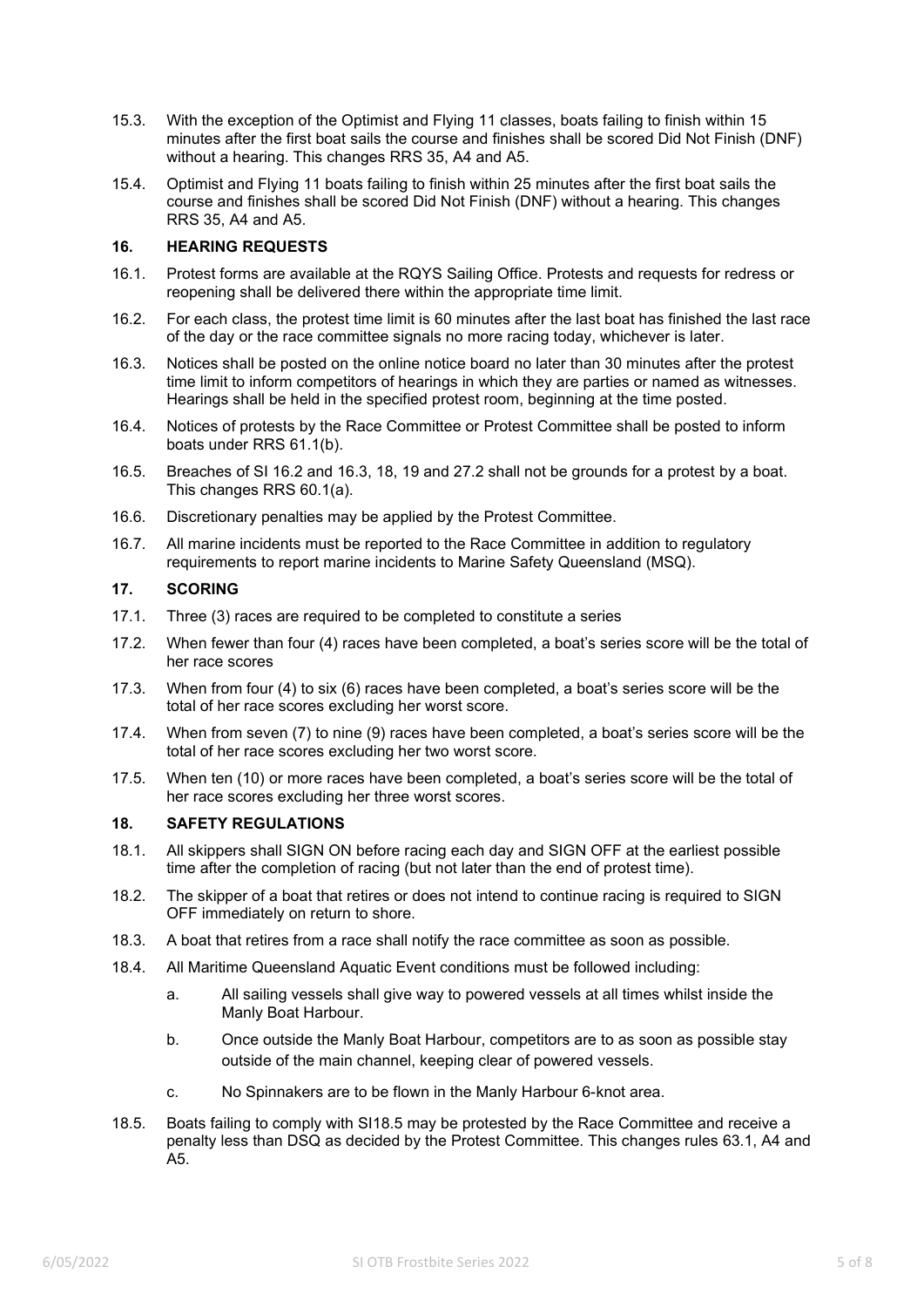#### **19. REPLACEMENT OF CREW OR EQUIPMENT**

- 19.1. With written approval from the Organising Authority, skippers may change boats, sails and equipment throughout the season and retain points if they remain in the same class.
- 19.2. Boats intending to race with a sail number other than stipulated on their entry shall complete the Change to Sail Number register prior to racing. Failure to comply shall result in the boat being scored DNC without a hearing for all races on that day. This changes RRS 63.1, A4 and A5.

#### **20. EQUIPMENT AND MEASUREMENT CHECKS**

- 20.1. A boat or equipment may be inspected at any time for compliance with the class rules, notice of race and sailing instructions.
- 20.2. [DP] When instructed by a race official on the water, a boat shall proceed to a designated area for inspection.

#### **21. OFFICIAL VESSELS**

- 21.1. Official boats shall be marked with a white flag with black letters 'RC' or red letters "MEDIA".
- 21.2. Club Coaches may provide advice to any competitor during club racing.

#### **22. TRASH DISPOSAL**

22.1. Trash may be placed aboard official or support person vessels.

#### **23. PRIZES**

23.1. Prizes will be awarded to 1<sup>st</sup>, 2<sup>nd</sup> and 3<sup>rd</sup> in each class/division for which 5 or more entries are received.

#### **24. RISK STATEMENT**

24.1. RRS 3 states: 'The responsibility for a boat's decision to participate in a race or to continue to race is hers alone.' By participating in this event each competitor agrees and acknowledges that sailing is a potentially dangerous activity with inherent risks. These risks include strong winds and rough seas, sudden changes in weather, failure of equipment, boat handling errors, poor seamanship by other boats, loss of balance on an unstable platform and fatigue resulting in increased risk of injury. **Inherent in the sport of sailing is the risk of permanent, catastrophic injury or death by drowning, trauma, hypothermia or other causes.**

#### **25. INSURANCE**

25.1. Each participating boat shall be insured with valid third-party liability insurance with a minimum cover of \$10,000,000AUD per incident or the equivalent.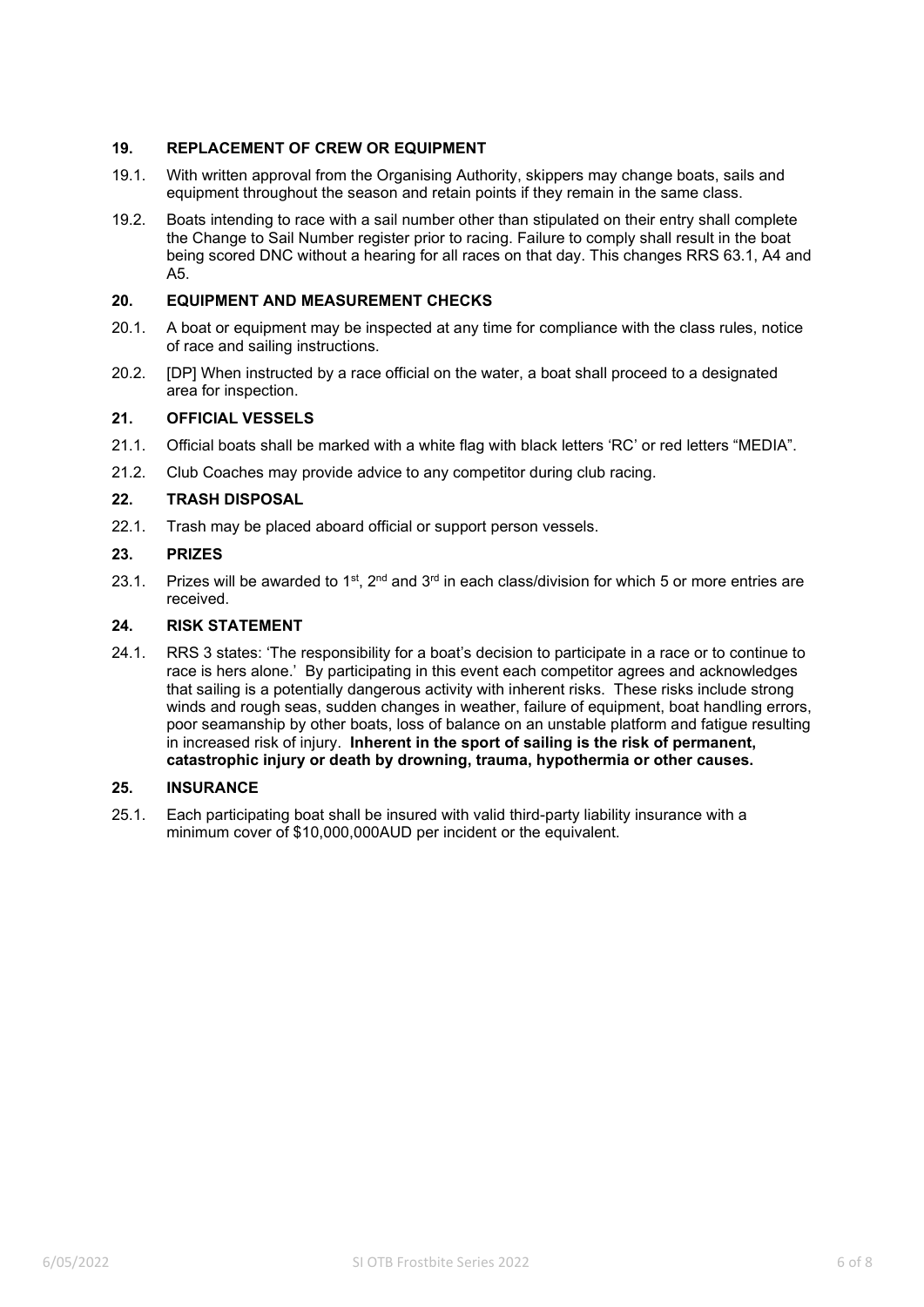## **SI Attachment A**